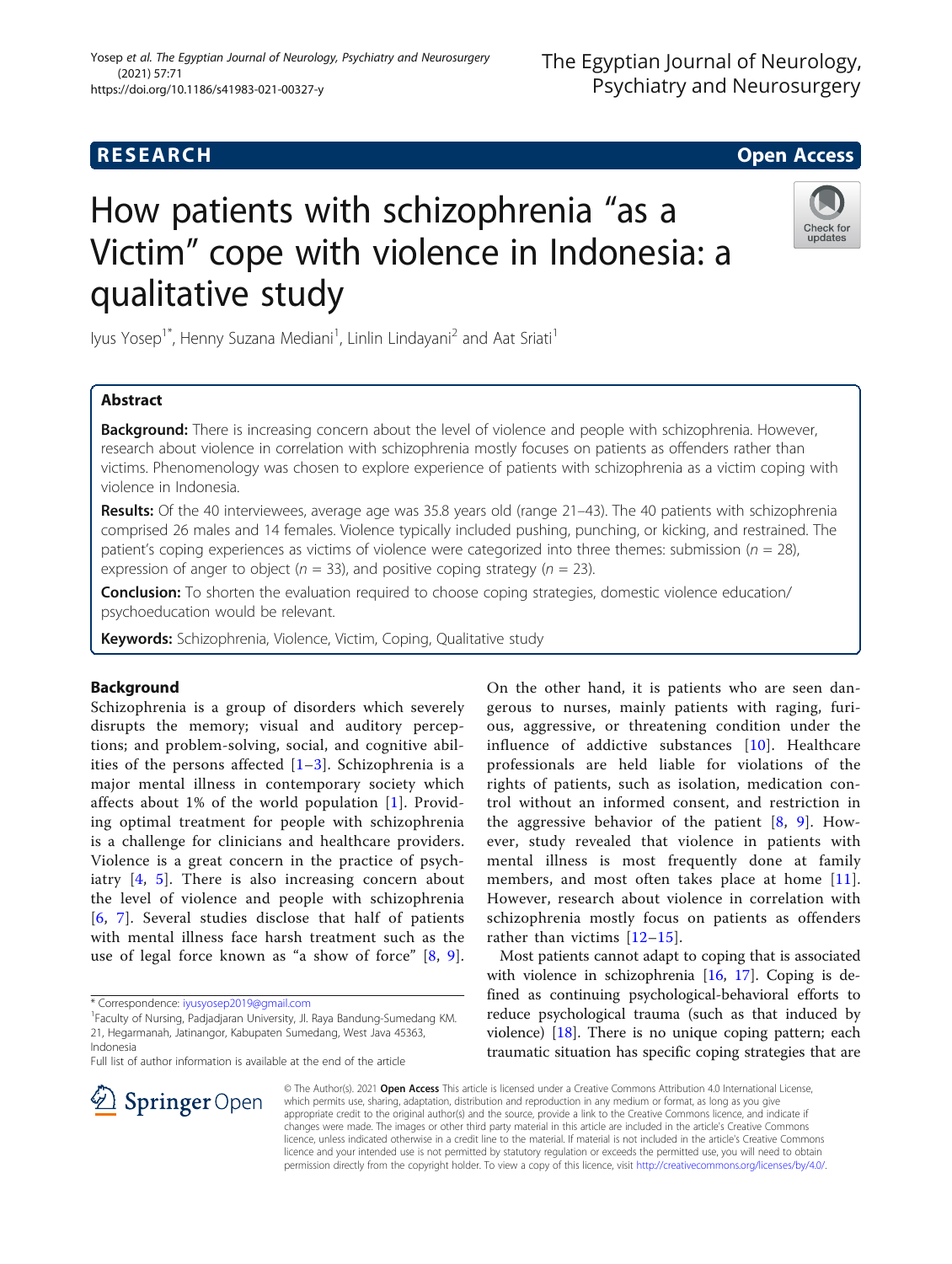successful [\[19](#page-5-0)]. In addition, several studies indicate that youth at risk for psychosis report using more maladaptive coping strategies [\[20\]](#page-5-0). In principle, someone's mistake in responding to traumatic situations (maladaptive coping mechanism) will bring a serious impact on the person's mentality [[21\]](#page-5-0). Specifically, an adaptive coping response for patients in the case of violence may be analogized to the case of exposure to the terror, as the study reported by [\[22\]](#page-5-0) concludes that the most prevalent coping mechanism is active information search about loved ones and social support. Some qualitative research is also undertaken on family violence by people with schizophrenia, including the coping mechanism of parents who witness violence from adult children with schizophrenia. Another study has described aggression regulation, such as the use of drugs, as one coping mechanism [\[23\]](#page-5-0). However, these previous studies did not provide specific information on how patients cope with violence. The aim of this study was to explore experience of patients with schizophrenia as a victim coping with violence in Indonesia.

# Methods

# Design

Phenomenology was chosen for this research because the goal was to identify and explain experiences of the participants in dealing with violence. Data were gathered through in-depth semi-structured interviews and content analysis. Phenomenology is connected with the extensive investigation of human experience systems of meaning [[24,](#page-5-0) [25](#page-5-0)]. This phenomenological research offers knowledge of conceptual essences, i.e., inherent sense mechanisms in the perception of aggression in patients with schizophrenia.

# **Participants**

Patients were primarily assigned by physicians and nurses in hospitals. The study adopted a purposive sample of 40 patients from the psychiatric ward of large mental hospitals in West Java, Indonesia. For qualitative study, there was no restriction on sample size, instead of reaching saturated data. However, Colvin et al. [[26](#page-5-0)] mentions the number of participants in qualitative research as many as 3 to 10 participants. The inclusion criteria for patients were the following: age over 18 years old, confirmed diagnosis of schizophrenia by physicians, and able to give informed consent.

## Data collection

Data were collected between May 2018 and August 2018. Prospective patients with schizophrenia and their parents have been reported by nurses and physicians of hospitals. Before the interviews, the psychiatric nurse found the patients to be psychologically healthy in

relation to their psychiatric symptoms. Trust relationships with the participants have been established. Patients were initially invited and prepared by nurses. The researcher interviewed patients following a mutual agreement to engage in an in-depth, semi-structured personal interview. Semi-structured interviews are performed within an open environment that allows for concentrated, conversational, and two-way interaction. Each interview lasted about 1 h. Patients and parents have been interviewed separately. In addition, the researchers of this study performed the interviews. The interviews were tape-recorded and transcribed verbatim with permission.

#### Interview guideline

The interview guideline was constructed through literature review and expert discussion with experts in both qualitative research and mental health psychiatry. Before interviewing patients, the researchers asked a question to parents or legal guardian about the years diagnosed with schizophrenia. Key questions were as follows: (1) Have you ever been treated harshly, felt threatened by nurses or family? (2) How do you cope with all experienced violence you have ever received?

#### Data analysis

The data analysis process has been driven by the content analysis approach. Interviews have been transcribed and analyzed. This study offers realistic and efficient procedures for the standardization and presentation of qualitative analyses, demonstrating the relationship between simple (lowest-order pre-set interviews), arranging (groups of basic themes together based on basic rules), and global (groups of organising themes describing the underlying themes) themes.

#### Ethics approval and consent to participate

Ethical approval was granted to the Institutional Review Board (UNIMAS/NC-21.02/03-02 Jld.2 (11)). Studying this sensitive issue, particularly those who may be vulnerable, posed unique ethical concerns related to research method and approach used. Researchers have their professional experience in a number of clinical procedures in psychology and academic fields, including nurses. A detailed assessment of potential participants ensured that the patients had capacity to agree to interview by both the psychiatrist and nurses. Details on the research were presented at the time of initial screening. Participants were told of the voluntary aims of the research, the independent consent, the parental consent, the non-binding consent, the right to withdraw, and the privacy of the results. Silent consent is not appropriate. Written informed consent was obtained prior to data collection from the patients and confirmed with their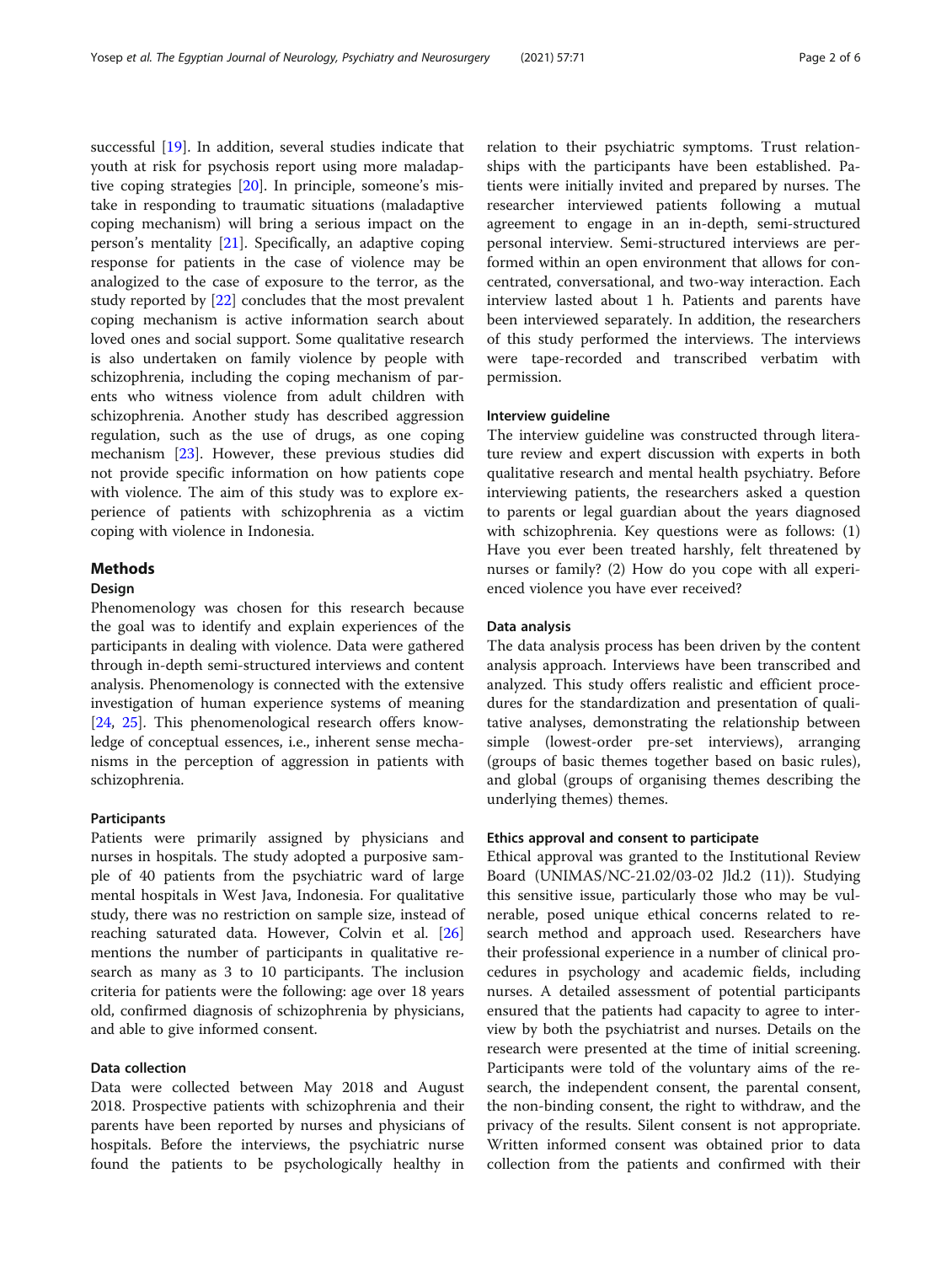legal guardian. The informed consent provided opportunity for participants to address their inquiries, sufficient interview, and active listening. However, issues such as the transportation problems of the studied participants which has joined in this collaboration and indepth conversations with hospitals may be addressed in the context of this violence research issue.

#### Rigour

Researchers and professional registered nurses performed the interviews. Independent review of the interviews was conducted by two professional coders. Strategies were introduced to encourage the credibility, context, skills, and expertise of the researchers; a thick overview of the interesting experiences of the participants; regular debriefing periods; and discussions that equipped the researchers an opportunity to test the ideas and perceptions between them and to scrutinize the analysis. A detailed explanation of the context, identification, and descriptions of respondents and data collecting procedures, and a rich representation of the results, along with relevant quotes of the participants' own words, were given in order to promote transferability. The research design was specifically defined to promote dependability. Findings to ensure reliability were also explored by the researchers. For confirmation, an explanation of the results has been sent to the respondents; none of that was contested.

#### Results

# Demographic characteristics

Of the 40 interviewees, average age was 35.8 years old (range 21–43). The 24 patients with schizophrenia comprised 26 males and 14 females. Their average number of years since the onset of schizophrenia was 16.3 years old (range 7–24). All patients reported experience of violence which typically included pushing, punching, or kicking, and restrained. About 60% of participants reported that violence by family or health care staff commonly happens related to the attacks of disease or during remission.

The patient's experiences of violence were not linear, but rather it was a complex experience of being a perpetrator, yet at the same time as victim of violence. Hence, they have to struggle in their everyday living trying to cope with violence from both inside and outside. Furthermore, the patient's coping experiences as victims of violence were categorized into three themes: submission ( $n = 28$ ), expression of anger to object (33), and positive coping strategy (23).

# Submission

Submission is the action or fact of accepting or the authority of another person as a nurse or hospital manager. The keywords that arise from the patient indicating a submission are as follows: "I am weeping alone," "I am remaining quiet alone," "I just obey it," "I am not able to do so," "No power to do so," "I choose to be in silent."

These can be seen from the following data:

(C8)—"When I am bound, I am weeping alone" (D1)—"Yes, I succumb to my mother's fate, I won't

strive, and I remain to be quite alone"

(D5)—"In my heart, I want to rebel, but I could not, instead I just obeyed"

(D2)—"I was tied to my bed; I want to fight but I was incapable of doing so"

(D8)—"I have once wanted to fight, but I have no power to do so"

(D9)—"I chose to be in silent, as I was afraid to be hit again when fight."

#### Expression of anger to object

In addition to expressing anger to family, neighbor, or nurses through verbal, patients also express their anger by destroying objects. The items around their house like "mattress, pillows, and furniture" were used as the object to express their anger. This patient's emotional expression is a form of communication in which they told their neighbor that they "disagree". It means, according to the patient, that the problem could not be solved anymore with usual communication. The data that appeared are as follows:

(D1)—"There were whisperings of demons and voices that ordered me to burn mattress."

(D9)—"Beating, awry, amok, burning cushions, removing furniture"

(C4)—"Initially, I was going berserk in my house ..."

(DI)—"I want to hit; I went berserk at my home"

# Positive coping strategy

The new findings in this study were the emergence of a theme "Positive Coping Strategy," conducted by those patients with schizophrenia. Although the literature and some previous studies explained that positive compensation is only possibly used by a healthy person or mental health nurse, it can be done using a positive action or positive activity such as: "Do carry out anything," "take a deep breath," "ask God's forgiveness," "sing songs alone," "Go out hallucinations you're not real, did introspection". For more details, see the following excerpts:

(A7)—"When I am dejected, I do carry out anything as requested"

(A8)—"In order not to be angry I take a deep breath, while utter astaghfirullah to ask God's forgiveness, I have to engage in many activities..."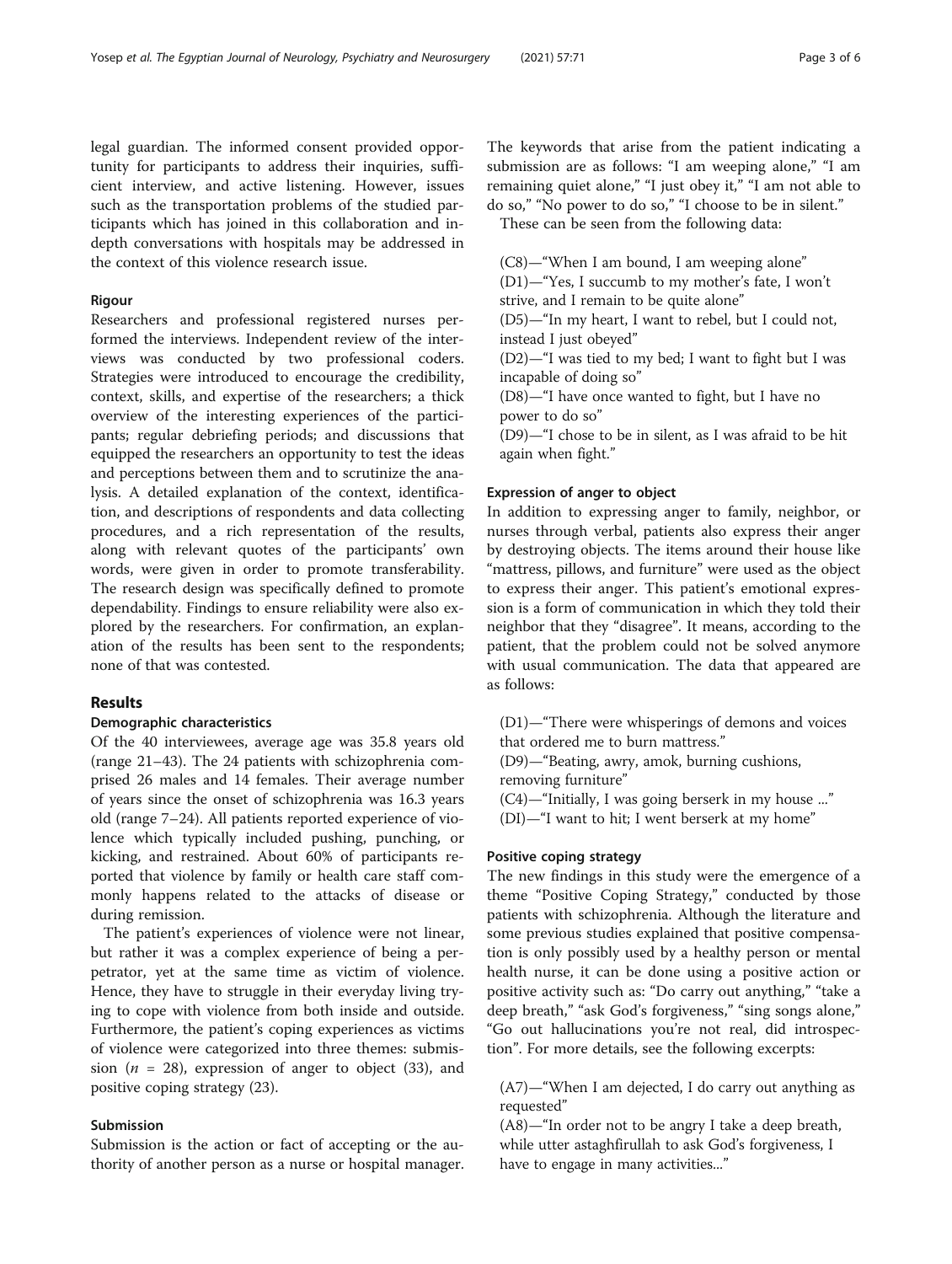(C2)—"Whenever I feel angry, I sing songs alone" (C8)—"I tell to myself when I heard voices, go…go you voices! (Hallucinations) You're not real, I closed my eyes"

(D9)—"I am tied because of my wrongdoing, so I did introspection"

# **Discussion**

The new findings of this study are the emergence of special coping in patients with mental disorders when violence happens. In the condition of "Helplessness," many patients tried to explore specific coping in the context of religion. The coping is "submission". This is revealed in the form of data from many patients: "When I am banded, I am weeping alone, trust only to God," "Yes, I submit to my mother's fate, I won't strive, I am remain quiet alone and pray," "In my heart, I want to rebel, but I did not, I just obey it, Surrender," "I am tied on the bed, I want to fight but I am not able to do so, I Surrender," "I once had thought to fight, but I have no power to do so," "I choose to be in silent, as I am afraid to be hit again when I am fighting..." A Muslim psychologist [[27\]](#page-5-0) explained that the concept, technique, and benefit of submission especially for patients and family with mental health problem were backgrounded with the religion. Most of the patients in mental hospitals of West Java embraced Islamic Religion. Muslims are required to believe in God's provision called destiny. Everything that has happened was the fate of God. Most patients believed that all the good or bad destiny that has happened with full of wisdom. So, Muslims in certain condition are required to "surrender to God" or in Indonesian terminology it is said as "berserah diri". In addition, the word of Islam in Arabic means "surrender," which it reflects, to submit the main tenant to the will of God [\[28](#page-5-0)]. With "submission," after all efforts, the patient hopes that the power of God becomes a "reward" or inspiration to get "the way out" of the problem in life.

In psycho-religious concept, there are three techniques to apply "surrender and submission," especially for psychiatric patients. First, patients should see that both of pleasure and difficulty are a trial from God, for example, when a patient gets restrained in a mental hospital, this can be a stimulus for the patient to remember his/her God. This is in accordance with the following findings, "In order not to be angry I take a deep breath, while utter astaghfirullah to ask God's forgiveness, I have to engage in many activities..., I am tied because of my wrong doing, so I did introspection". Second, patients should feel confident that God will not give a burden beyond of human capability. God has measured every load adjusted to the maximum ability of human. For example, the patient should think that restraint is temporary and impermanent; after that, Allah will give to the patient a reward for struggle and patience. Third, the patient should find the positive side of all difficulties after doing the maximum effort, for example, during the hospitalization the patient should think that it was a form of mercy from God that the patient must break from routine and daily busyness.

Although there are some sceptic scientists who believe that submission in psychiatric patients can be a negative meaning, in which a condition where the patients are forced to change behaviour because there was no other choice, but many psychiatrists agree that submission in relation with religion can be constructive coping and important power to consider. This is supported by [[29](#page-5-0)] who revealed "in navigating the complexities of human health religious commitment is a force to consider, the patient's spiritual/religious dimension: a forgotten factor in mental health". In Islamic concepts, the benefits of the submission or Tawakkal to Allah SWT is the guarantee and of ease affair in the world and the Hereafter. Allah SWT said in the Holy Qur'an: "Whoever should believe in Allah and the Last day, and whoever fears Allah He will make for him a way out and will provide for him from where he does not expect. And whoever relies upon Allah, and then He is sufficient for him. Indeed, Allah will accomplish His purpose." (Ath-thalaq:1- 2).

Besides that, submission or Tawakkal could make someone stronger and independent, as Allah said: "Put your trust in the Ever-Living (Allah) who never dies: celebrate His praise, for He Alone is sufficient to be aware of the sins of His servants. (QS. Al-furQan:58)" "But no, by your Lord, they can have no Faith, until they make you (Muhammad, peace be upon him) as a judge in all disputes between them, and find no resistance against your decisions, and accept (the decisions) with full submission." (QS. An-Nisa: 65). In fact, the patient's amuck and aggressive behaviors are often leading to inability to control themselves. In contradiction, [\[30](#page-5-0)] believe that the restraint in the mental hospital is a punishment for patients to reduce their aggressive behaviors. Other studies concluded that seclusion and restraint were prevented without the increase of violence in wards for men with schizophrenia and violent behavior. Nevertheless, earlier studies were not working through or reporting on submission; however, [\[31](#page-5-0)] have published that peacefulness is a special coping of patients with schizophrenia.

This study finds that the patients were able to find constructive coping under anger conditions. The coping includes the following: carry out anything, take a deep breath, ask God's forgiveness, sing a song alone, and introspect herself (introspection). This finding is particularly important, as it is coming from patients themselves. The problem-solving stemming from the patients is very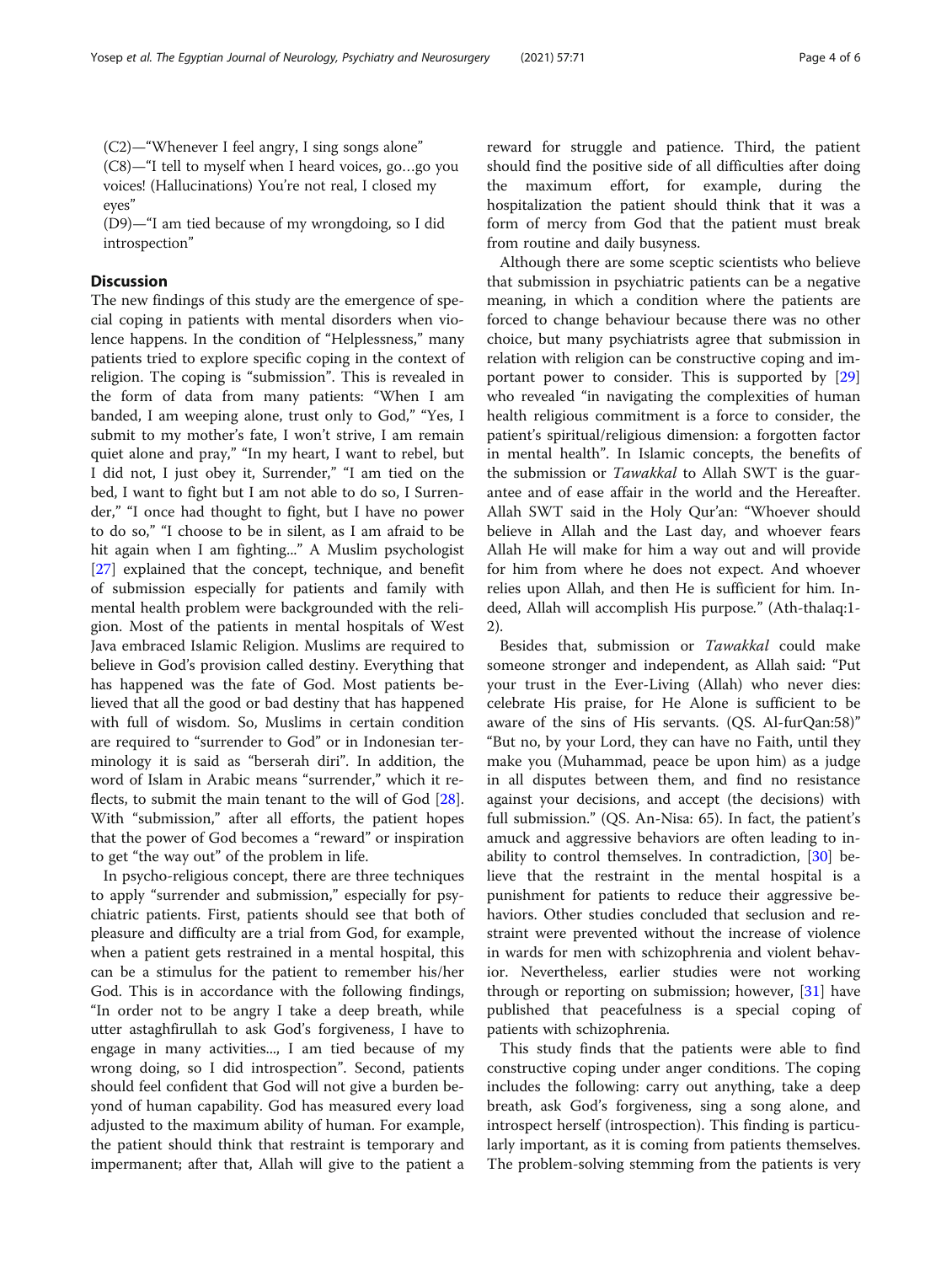<span id="page-4-0"></span>important, as the patients were doing their own evaluation on the effectiveness of coping in use. Several earlier studies never reported the emergence of positive coping of patient when violence occurs or anger reaches a crest. Sibitz et al. [[32](#page-5-0)], on the other hand, reported that stigma resistance is the extremely important concept of patient coping. As conclusion, the patients themselves are able to find and develop constructive coping appropriate to their experiences. This is consistent with research concluding that coping is an important focus area in schizophrenic clinical interventions [\[33](#page-5-0)]. Another study by [[34\]](#page-5-0) concluded that patient coping is useful to reduce hearing hallucination (eliminate voices) by focusing attention on a distraction activity such as reading, gardening, singing, or listening to music. Anyhow, patient coping in the form of positive compensation is escape of anger offered by patients themselves.

## Study limitations

First, some of our results could be difficult to generalize to other countries. However, we have noticed two features of coping that may relate to other countries. In addition, there are few qualitative researches of violence against patients as victims. As such, our findings may be important for the identification of potential idea and the developing of further research. Second, interviewees were recruited from activity groups in hospital; thus, patients who do not join these groups can have more severe cases. Third, this study did not explore any potential correlation between violence-related coping with age, education, sex, occupation, illness severity, and drugs. Thus, future studies may consider those factors to be explored in order to provide comprehensive understanding regarding how patients with schizophrenia cope with the experienced violence.

# Conclusions

We identified patients coping with violence. The patient's coping experiences as victims of violence were categorized into three themes: submission, expression of anger to object, and positive coping strategy. To shorten the evaluation required to choose coping strategies, domestic violence education/psychoeducation would be relevant. Future studies should explore more regarding how process of coping and experience of violence could be imperative.

#### Acknowledgements

Thank you to all participants and family who joined in this study and helped the proceed of data collection

#### Authors' contributions

Substantial contributions to the conception: IY, HS, LL. Design of the work: IY, HS, AS. Acquisition, analysis, and interpretation: IY, HS, AS. Creation of new software used in the work: AS. Drafted the manuscript: IY, HS, AS, LL. Critical

revision of the manuscript: IY, LL. The authors have read and approved the final manuscript.

#### Funding

This study fully is funded by Padjadjaran University

#### Availability of data and materials

Data will be provided as needed

#### **Declarations**

#### Ethics approval and consent to participate

Ethical approval was granted by the Institutional Review Board of University of Malaya Serawak (UNIMAS/NC-21.02/03-02 Jld.2 (11)), and written informed consent was obtained prior to data collection from the patients and confirmed with their legal guardian.

#### Consent for publication

Not applicable

#### Competing interests

The authors declare that they have no competing interests.

#### Author details

<sup>1</sup> Faculty of Nursing, Padjadjaran University, Jl. Raya Bandung-Sumedang KM. 21, Hegarmanah, Jatinangor, Kabupaten Sumedang, West Java 45363, Indonesia. <sup>2</sup>Sekolah Tinggi Ilmu Keperawatan PPNI Jawa Barat, Bandung, Indonesia.

#### Received: 22 October 2020 Accepted: 24 May 2021 Published online: 12 June 2021

#### References

- 1. Barlow DH. Clinical handbook of psychological disorders: a step-by-step treatment manual. New York: Guilford publications; 2014. [https://doi.org/1](https://doi.org/10.1093/oxfordhb/9780199328710.001.0001) [0.1093/oxfordhb/9780199328710.001.0001.](https://doi.org/10.1093/oxfordhb/9780199328710.001.0001)
- 2. Chien W-T, Thompson DR, Norman I. Evaluation of a peer-led mutual support group for Chinese families of people with schizophrenia. Am J Community Psychol. 2008;42(1–2):122–34. [https://doi.org/10.1007/s10464-](https://doi.org/10.1007/s10464-008-9178-8) [008-9178-8](https://doi.org/10.1007/s10464-008-9178-8).
- 3. Tarrier N, Taylor R. Schizophrenia and other psychotic disorders. Clin Handb Psychol Disord A Step-by-Step Treat Man. 2008;5:502–32.
- 4. Anderson A, West SG. Violence against mental health professionals: when the treater becomes the victim. Innov Clin Neurosci. 2011;8(3):34–9.
- 5. Rueve ME, Welton RS. Violence and mental illness. Psychiatry (Edgmont). 2008;5(5):34–48.
- 6. Fleischman A, Werbeloff N, Yoffe R, Davidson M, Weiser M. Schizophrenia and violent crime: a population-based study. Psychol Med. 2014;44(14): 3051–7. [https://doi.org/10.1017/S0033291714000695.](https://doi.org/10.1017/S0033291714000695)
- 7. Davison SE. The management of violence in general psychiatry. Adv Psychiatr Treat. 2005;11(5):362–70 Available from: [https://www.cambridge.](https://www.cambridge.org/core/article/management-of-violence-in-general-psychiatry/EF671B6513F53315E0B46A7656B064DA) [org/core/article/management-of-violence-in-general-psychiatry/EF671B6513](https://www.cambridge.org/core/article/management-of-violence-in-general-psychiatry/EF671B6513F53315E0B46A7656B064DA) [F53315E0B46A7656B064DA](https://www.cambridge.org/core/article/management-of-violence-in-general-psychiatry/EF671B6513F53315E0B46A7656B064DA). 2018/01/02.
- 8. Lidz CW, Mulvey EP, Hoge SK, Kirsch BL, Monahan J, Eisenberg M, et al. Factual sources of psychiatric patients' perceptions of coercion in the hospital admission process. Am J Psychiatr. 1998;155(9):1254–60. [https://doi.](https://doi.org/10.1176/ajp.155.9.1254) [org/10.1176/ajp.155.9.1254](https://doi.org/10.1176/ajp.155.9.1254).
- 9. Tingle J. The urgent need to improve care for people with mental ill health. Br J Nurs. 2015;24(13):710–1. <https://doi.org/10.12968/bjon.2015.24.13.710>.
- 10. Valenti E, Banks C, Calcedo-Barba A, Bensimon CM, Hoffmann K-M, Pelto-Piri V, et al. Informal coercion in psychiatry: a focus group study of attitudes and experiences of mental health professionals in ten countries. Soc Psychiatry Psychiatr Epidemiol. 2015;50(8):1297–308. [https://doi.org/10.1007/](https://doi.org/10.1007/s00127-015-1032-3) [s00127-015-1032-3.](https://doi.org/10.1007/s00127-015-1032-3)
- 11. Steadman HJ, Mulvey EP, Monahan J, Robbins PC, Appelbaum PS, Grisso T, et al. Violence by people discharged from acute psychiatric inpatient facilities and by others in the same neighborhoods. Arch Gen Psychiatry. 1998;55(5):393–401. <https://doi.org/10.1001/archpsyc.55.5.393>.
- 12. Cockerham W. Sociology of mental disorder. London: Taylor & Francis; 2016. <https://doi.org/10.4324/9781315618654>.